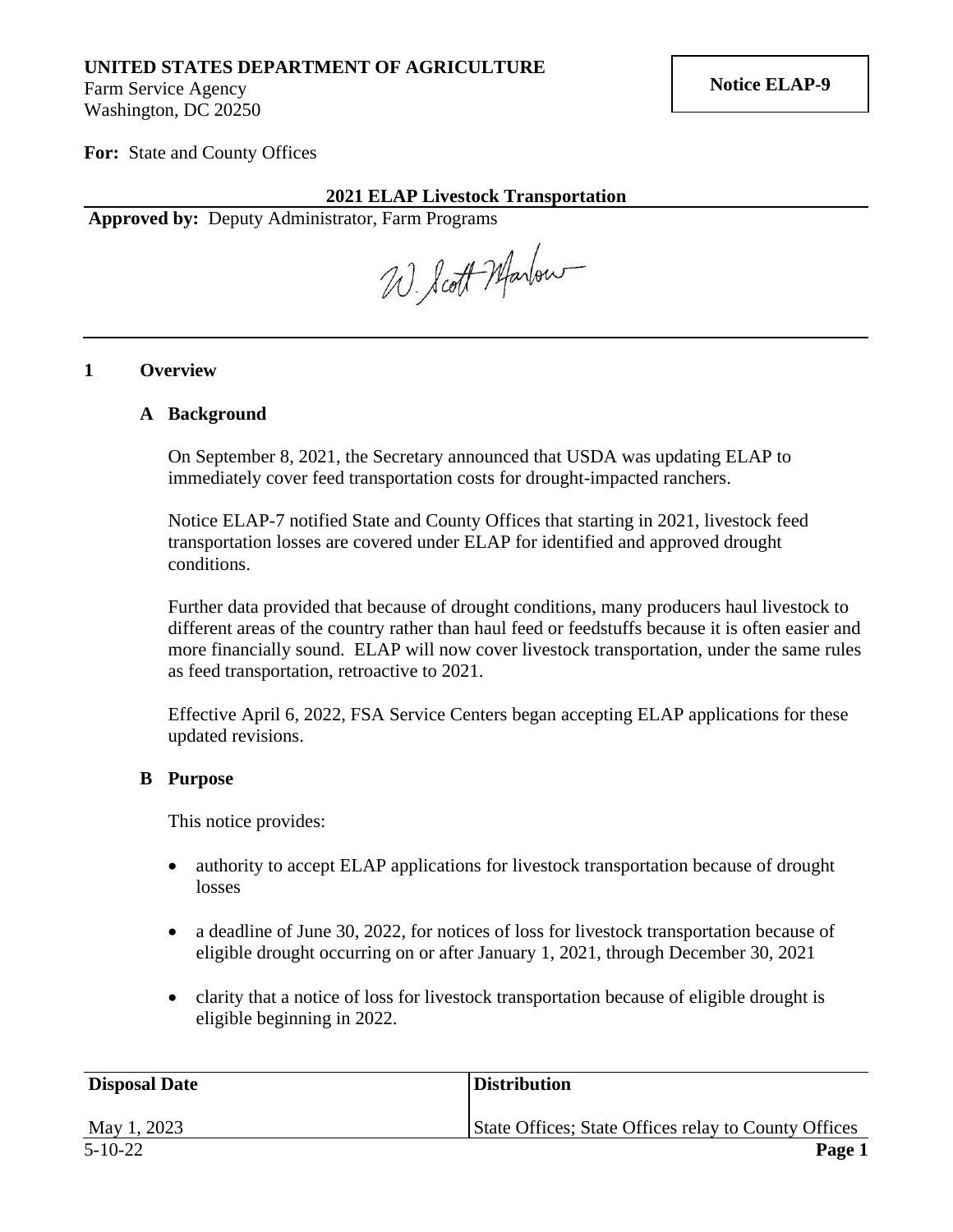# **2 Eligible Drought**

# **A Overview**

For ELAP, eligible drought means that any area of the county has been rated by the U.S. Drought Monitor as having either of the following:

- D2 (severe drought) intensity in any area of the county for at least 8 consecutive weeks for the specific type of eligible grazing land or pastureland for the county
- D3 (extreme drought) or D4 (exceptional drought) intensity for the specific type of eligible grazing land or pastureland for the county, as determined by the Secretary.

This definition previously applied to honeybee feed losses, water transportation, and livestock feed transportation. It will also now include livestock transportation.

As of April 6, 2022, all FSA Service Centers may accept 2021 and 2022 ELAP applications based on the above definition that now includes authority for livestock transportation because of drought.

These revisions are only retroactive for the 2021 program year for the livestock transportation because of drought. The program deadline to apply for:

- 2021 is June 30, 2022
- 2022 is January 30, 2023, according to 1-ELAP, subparagraph 6 A.

## **B Livestock Transportation Because of Drought Losses**

For producers who are applying for livestock transportation because of drought losses and previously applied for any type of 2021 livestock assistance (grazing, feed, or water transportation) on CCC-851, the County Office must:

- have the producer complete the revised CCC-851 (11-01-21) for livestock transportation because of drought losses
- re-enter **all** livestock losses (grazing, feed, and/or water transportation) in Version 6.0 of the ELAP Excel Workbook
- have the producer sign the ELAP application generated by Version 6.0 of the ELAP Excel Workbook
- update the ELAP payment software with payment data for livestock transportation because of drought loss
- have the producer sign the ELAP application generated by the most recent version of the ELAP Excel Workbook for 2022. Version 1.0 for 2022 was posted.